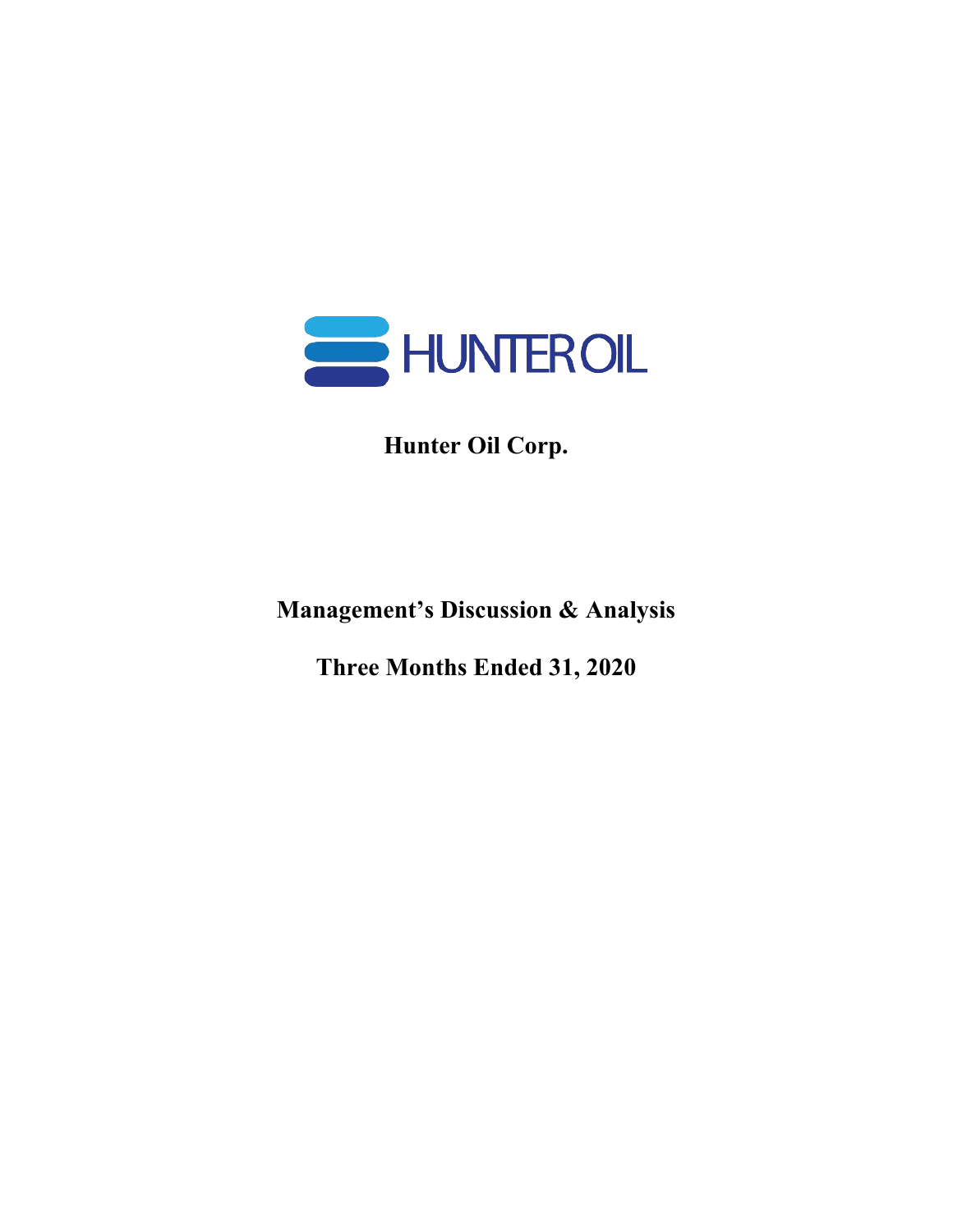# **DATE AND BASIS OF INFORMATION**

Hunter Oil Corp. (the "Company") is incorporated in British Columbia, Canada and is engaged in the business of acquiring and developing crude oil and natural gas properties.

The Company's head office is located at Suite 940, 1040 West Georgia Street, Vancouver, British Columbia, V6E 4H1, Canada. Common shares of the Company are listed on the TSX Venture Exchange under the symbol "HOC" and quoted on the Over the Counter marketplace ("OTCQB") under the symbol "HOILF." Additional information relating to the Company can be found on the SEDAR website at www.sedar.com.

Until August 31, 2018, the Company was engaged in the operation of crude oil and natural gas properties in the Permian Basin in eastern New Mexico, United States. On that date, the Company closed a Purchase and Sale and Share Purchase Agreement with Pacific Energy Development Corp. ("Purchaser") in which certain subsidiaries of the Company sold (the "Transaction") substantially all the Company's oil and gas operations and related assets (the "Assets") located in the Permian Basin, eastern New Mexico. The Purchaser also agreed to assume all retirement obligations associated with the Assets.

The Company is actively seeking to locate, evaluate and where advisable negotiate to acquire interests in oil and gas properties, or pursue other business opportunities in the oil and gas industry. There is no guarantee that the Company will be able to identify suitable oil and gas prospects, or that the Company will be able to negotiate acceptable terms for any prospects that it identifies. The TSX Venture Exchange may transfer the Company to the NEX, a separate board of the Exchange, if the Company fails to meet ongoing minimum listing requirements.

#### **Liquidity and Going Concern**

The unaudited interim condensed consolidated financial statements were prepared on the basis that the Company will continue to operate as a going concern, which assumes that the Company will be able to realize its assets and discharge its liabilities in the normal course of business for the twelve-month period following the date of the unaudited interim condensed consolidated financial statements. The Company has an accumulated deficit of \$120,383,887 and a working capital of \$785,620 as at March 31, 2020.

Although the Company has no current operations nor remaining assets, the board of directors is actively seeking a transaction(s) whereby it will continue as a going concern. Therefore, the financial statements were presented on a going concern basis of accounting.

The consolidated financial statements do not reflect the adjustments to the carrying values of assets and liabilities and the reported expenses and balance sheet classifications that would be necessary were the going concern assumption deemed to be inappropriate. These adjustments could be material.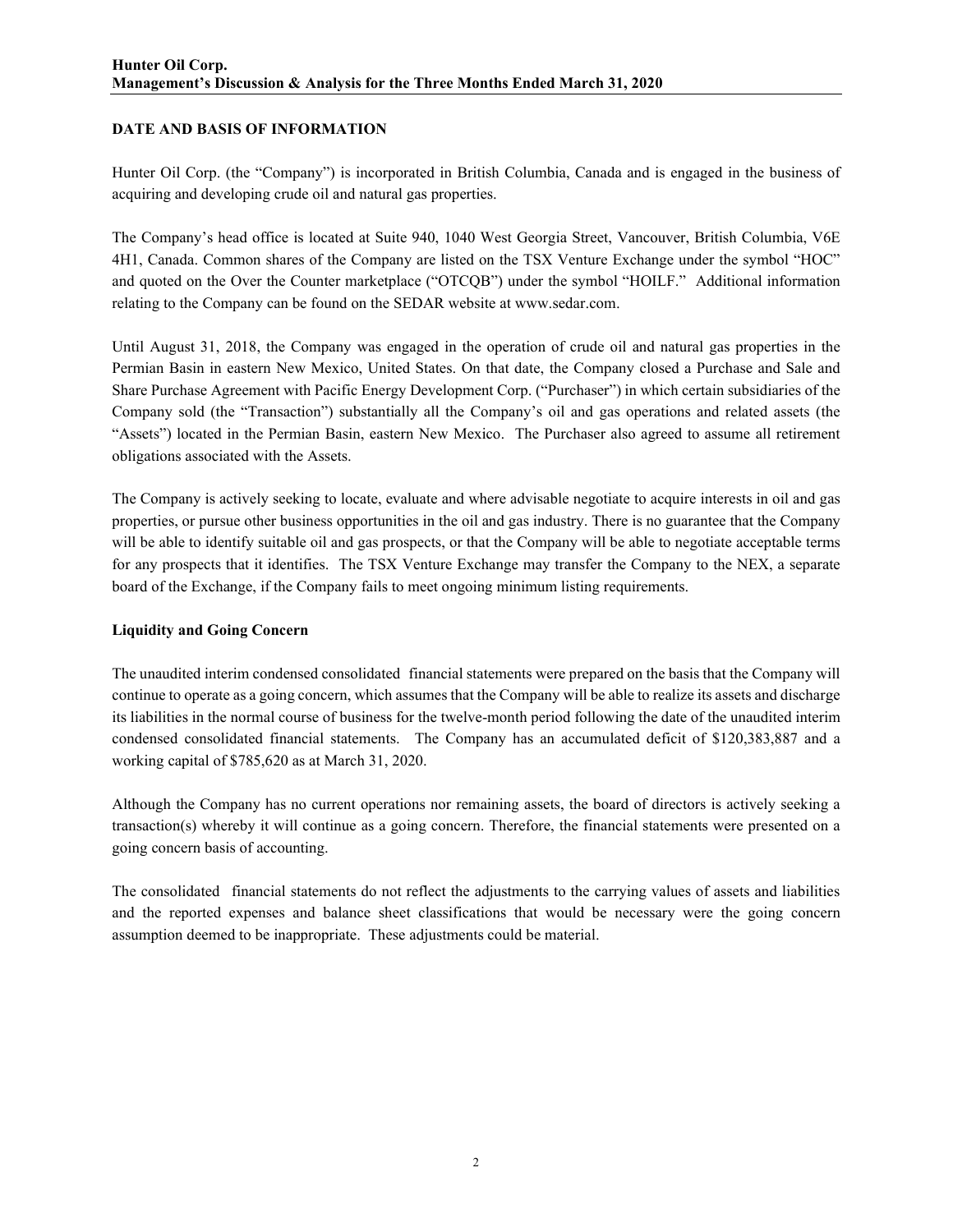#### **Basis of Presentation**

The following Management's Discussion and Analysis ("MD&A") is dated June 1, 2020, and should be read in conjunction with the Company's unaudited interim condensed consolidated financial statements and related notes for the three months ended March 31, 2020, as well as the consolidated financial statements and related notes, and MD&A for the year ended December 31, 2019. The referenced unaudited interim condensed consolidated financial statements have been prepared by management and approved by the Company's Board of Directors. Unless otherwise noted, all financial information presented herein has been prepared in accordance with International Financial Reporting Standards ("IFRS") as issued by the International Accounting Standards Board ("IASB").

All financial information is in US dollars, unless otherwise indicated.

# **Non-IFRS Financial Measures**

Certain financial measures in this MD&A, namely netback, lifting costs and EBITDA, are not prescribed, do not have a standardized meaning defined by IFRS and, therefore, may not be comparable with the calculation of similar measures by other companies.

EBITDA is a non-IFRS measure that refers to income (loss) before interest, income taxes, depletion, depreciation, amortization, accretion and other non-cash items that impact the income statement such as stock-based compensation and gains or losses from asset sales, foreign currency translations and impairments.

Netbacks are non-IFRS measures used by the Company as key indicators of performance and are not intended to represent operating profit nor should they be viewed as an alternative to cash flow provided by operating activities, net earnings or other measures of financial performance calculated in accordance with IFRS. A netback is a per barrel or thousand cubic feet (mcf) computation determined by deducting royalties, production expenses, transportation and selling expenses from the oil or gas sales price to measure the average net cash received from the barrels or mcf sold. Lifting costs are non-IFRS measures that include all production costs necessary to produce oil or gas, excluding severance taxes.

Please refer to the Abbreviations and Definitions section at the end of this document which lists abbreviations and definitions commonly referred to in the energy business and which may be used in this MD&A.

#### **BUSINESS OVERVIEW**

#### **Overview of Three Months Ended March 31, 2020**

**Crude Oil Business Segment.** The Company has one reportable business segment, development of crude oil and natural gas properties. Following the sale of substantially all the Company's oil and gas properties pursuant to the Transaction, the Company's operations consist primarily of activities and expenses related to evaluating future potential asset acquisitions.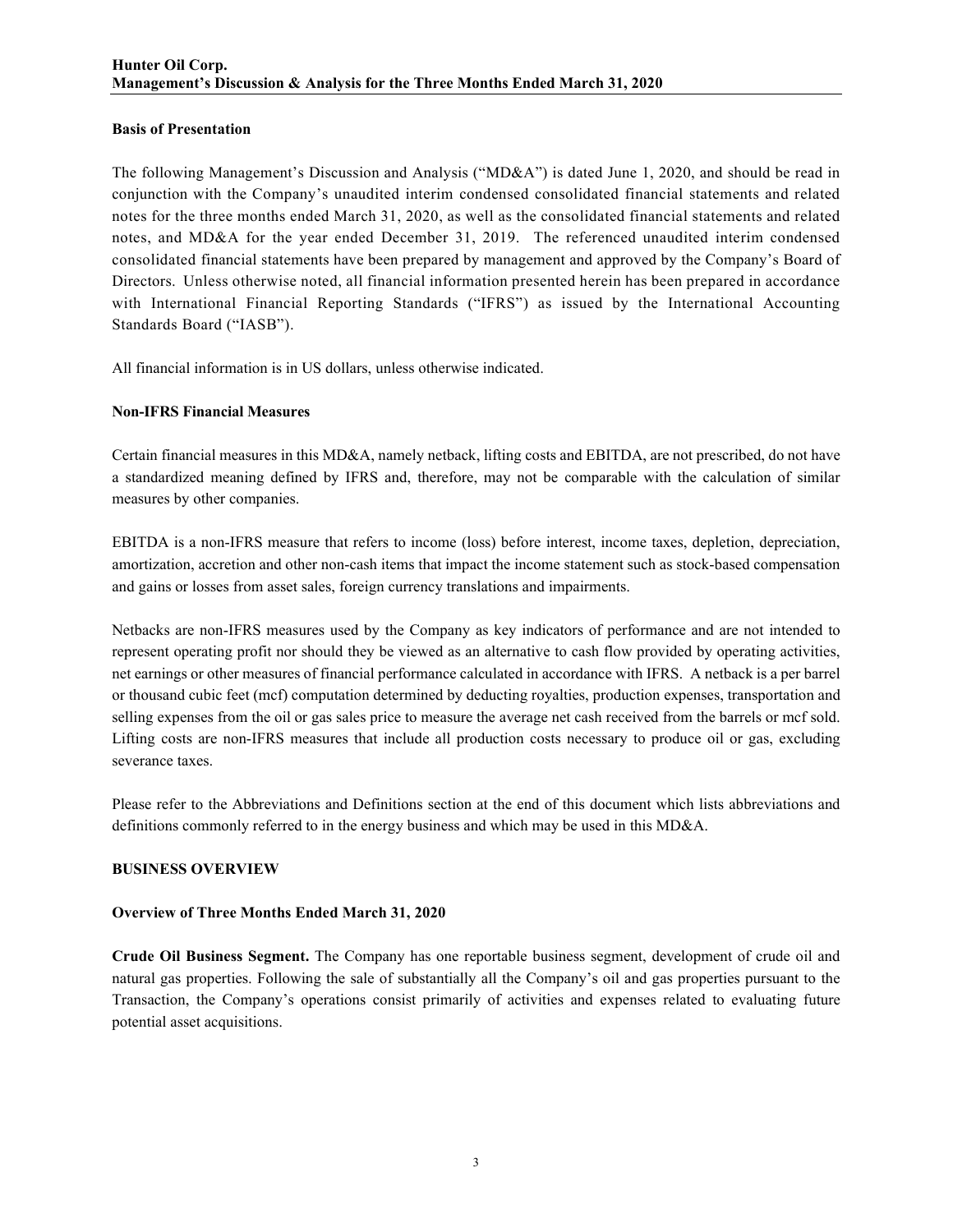**Subsidiaries and Operations.** The operations of the Company include Hunter Oil Corp. (the Parent Company) and its wholly-owned subsidiaries. The following table lists the Company's principal operating subsidiaries, their jurisdiction of incorporation, and its percentage ownership of their voting securities as of the date of this report:

| <b>Subsidiary Name</b>              | <b>Jurisdiction</b> | <b>Ownership 2020</b> | <b>Ownership 2019</b> |  |  |
|-------------------------------------|---------------------|-----------------------|-----------------------|--|--|
| Hunter Oil Management Corp.         | Florida, USA        | $100\%$               | 100%                  |  |  |
| Hunter Ventures Corp. (2)           | Delaware, USA       | $0\%$                 | 100%                  |  |  |
| Hunter Oil Resources Corp.          | Delaware, USA       | $100\%$               | 100%                  |  |  |
| Hunter Oil Production Corp.         | Florida, USA        | 100%                  | 100%                  |  |  |
| Milnesand Minerals Inc. $(1)$ $(2)$ | Delaware, USA       | $0\%$                 | 100%                  |  |  |
| Chaveroo Minerals Inc. (1) (2)      | Delaware, USA       | $0\%$                 | 100%                  |  |  |
| Hunter Ranch Corp. (2)              | Delaware, USA       | $0\%$                 | 100%                  |  |  |

(1) Results of discontinued operations. Assets and liabilities of each subsidiary sold as part of discontinued operations.

(2) Entities formally dissolved during the year ended December 31, 2019.

# **OVERALL PERFORMANCE**

|                                                                                                                        |    | <b>Three Months Ended</b> |              |                  |  |
|------------------------------------------------------------------------------------------------------------------------|----|---------------------------|--------------|------------------|--|
|                                                                                                                        |    | March 31,                 |              |                  |  |
|                                                                                                                        |    | 2020                      |              | 2019             |  |
| Expenses<br>General and administrative                                                                                 | S  | 33,492                    | <sup>S</sup> | 125,368          |  |
| Management fees and consulting                                                                                         |    | 98,174                    |              | 101,745          |  |
| Foreign currency loss                                                                                                  |    | 84,403                    |              |                  |  |
| Total expenses                                                                                                         |    | 216,069                   |              | 227,113          |  |
| Net loss from continuing operations                                                                                    |    | (216,069)                 |              | (227, 113)       |  |
| Discontinued operations                                                                                                |    |                           |              | (39, 427)        |  |
| Net loss and comprehensive loss for the period                                                                         | S  | (216,069)                 | S            | (266, 540)       |  |
| Loss per share continuing operations – basic and diluted<br>Loss per share discontinued operations – basic and diluted |    | (0.02)<br>(0.00)          |              | (0.02)<br>(0.00) |  |
| Total                                                                                                                  | \$ | (0.02)                    | S            | (0.02)           |  |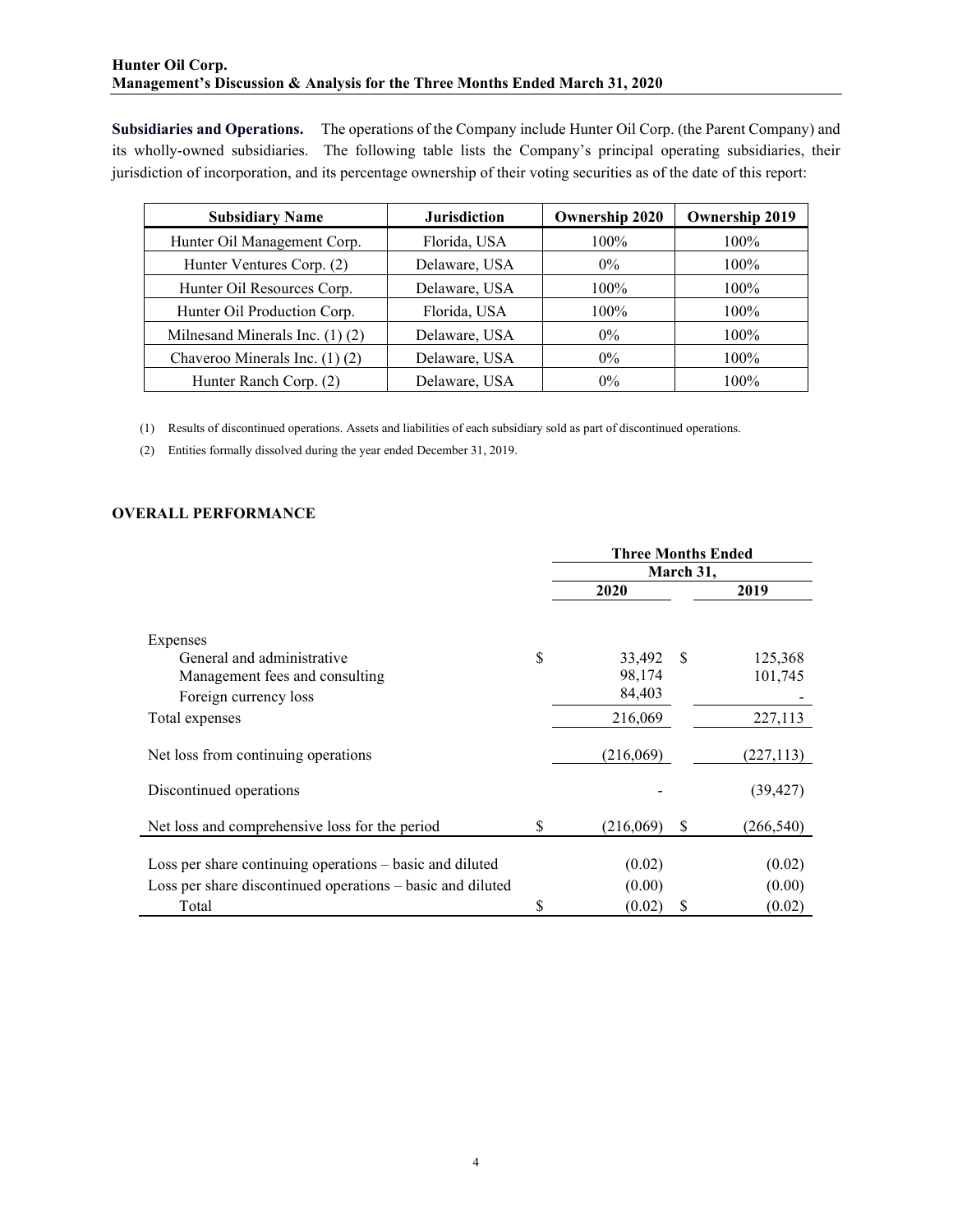#### **DISCUSSION OF OPERATIONS**

#### **Discontinued Operations**

As previously noted, on August 31, 2018, certain subsidiaries of the Company sold substantially all the Company's oil and gas operations and related assets, for aggregate total proceeds of \$21.5 million. The Purchaser also agreed to assume all retirement obligations associated with the Assets. As a result of the sale, the results from operations of the Assets have been presented as discontinued operations. During the three months ended March 31, 2020 there were no expenses related to discontinued operations (2019 - \$39,427).

All other discussions and references herein to operations and expenses of the Company solely relate to the continuing operations of the Company.

#### **General & Administrative**

General and administrative expenses for the three months ended March 31, 2020 and 2019, were as follows:

|                                     | Three Months Ended March 31, |        |      |         |  |
|-------------------------------------|------------------------------|--------|------|---------|--|
|                                     |                              | 2020   | 2019 |         |  |
| Accounting and tax                  | S                            | 9,280  | S    | 35,000  |  |
| Insurance                           |                              |        |      | 9,178   |  |
| Legal                               |                              |        |      | 49,277  |  |
| Office & General                    |                              | 15,955 |      | 13,420  |  |
| Public company administration costs |                              | 8,257  |      | 9,970   |  |
| Travel and accommodation            |                              |        |      | 8,523   |  |
| Total                               |                              | 33,492 |      | 125,368 |  |

General and administrative expenses for the three months ended March 31, 2020 decreased \$91,876 compared to the same period in 2019, primarily as a result reduced audit and legal fees following the disposal of the Company's discontinued operations.

#### **Stock-Based Compensation**

Stock-based compensation expense is a non-cash expense that is based on the fair values of stock options granted and amortized over the vesting periods of the options. During the three months ended March 31, 2020 and 2019, the Company did not recognize any stock-based compensation expense.

#### **Foreign Exchange Gain (Loss)**

The Company's functional currency and presentational currency, as determined under International Accounting Standard ("IAS") 21, *The Effects of Changes in Foreign Exchange Rates*, is the United States dollar. All of the Company's operating expenses and capital expenditures are paid in the United States dollar except for the revenue and expenses of the Canadian parent company and all historical equity issuances of the Canadian parent which are denominated in Canadian dollars. There will continue to be an impact from currency translation and exchange gains and losses, but management believes this translation will have a small impact on financial results. The average Canadian/US dollar exchange rate was \$0.74 and \$0.75 for the three months ended March 31, 2020 and 2019. For the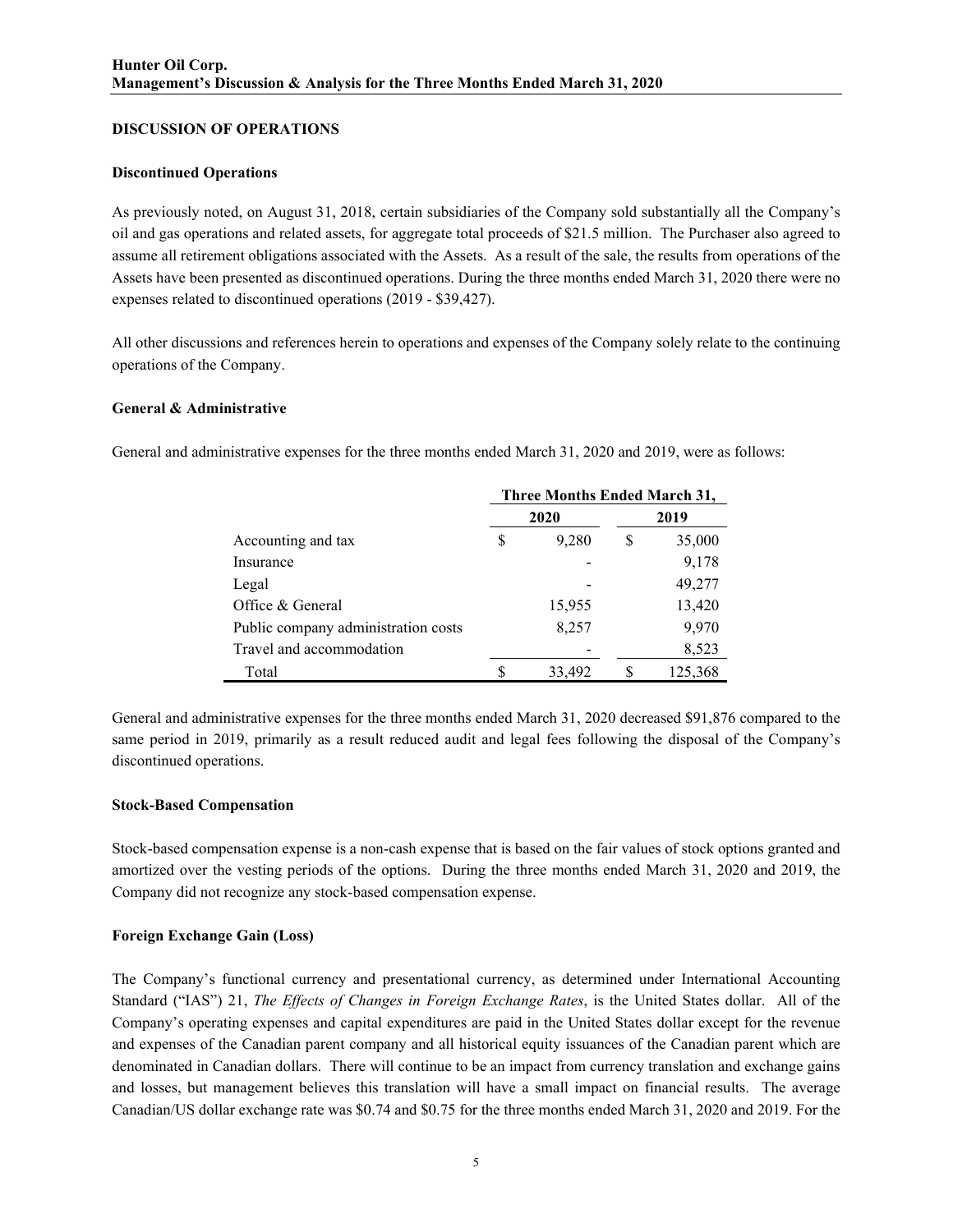three months ended March 31, 2020 the Company recognized an exchange loss of \$84,403 on cash balances held in Canadian dollars due to a significant drop in CAD/USD exchange rates at the end of the period.

### **Earnings before Interest, Taxes, Depreciation, Depletion and Amortization (EBITDA) Reconciliation**

|                                   | Three Months Ended March 31, |           |      |            |  |  |
|-----------------------------------|------------------------------|-----------|------|------------|--|--|
|                                   |                              | 2020      | 2019 |            |  |  |
| Net comprehensive loss            |                              | (216,069) |      | (266, 540) |  |  |
| Adjustments:                      |                              |           |      |            |  |  |
| Loss from discontinued operations |                              |           |      | 39.427     |  |  |
| <b>EBITDA</b>                     |                              | (216,069) |      | (227,113)  |  |  |

### **LIQUIDITY AND CAPITAL RESOURCES**

The Company had unrestricted cash balances of \$899,087 and \$1,111,717, as of March 31, 2020 and December 31, 2019 respectively. The Company has \$785,620 of working capital available as of March 31, 2020.

The Company has sufficient cash to fund its current operations; however, the Company anticipates that additional property acquisitions or business development will require additional funding. The Company will consider all available sources of financing to develop such projects, including equity, bank and mezzanine debt, asset sales and joint venture arrangements.

While the unaudited interim condensed consolidated financial statements were prepared on the basis that the Company will continue to operate as a going concern, which assumes that the Company will be able to realize its assets and discharge its liabilities in the normal course of business for the twelve-month period following the date of these consolidated financial statements, certain conditions and events cast significant doubt on the validity of this assumption. For the three months ended March 31, 2020, the Company had negative cash flows from continuing operations of \$212,630 and, at March 31, 2020, an accumulated deficit of \$120,382,887. The Company also expects to incur further losses during the future development of its business. The Company's ability to continue as a going concern is dependent upon its ability identify a suitable target business or assets to generate profitable operations and to obtain additional funding from loans or equity financings or through other arrangements. Although the Company has been successful in obtaining financing, there is no assurance that it will be able to obtain adequate financing in the future or that such financing will be on terms acceptable to the Company.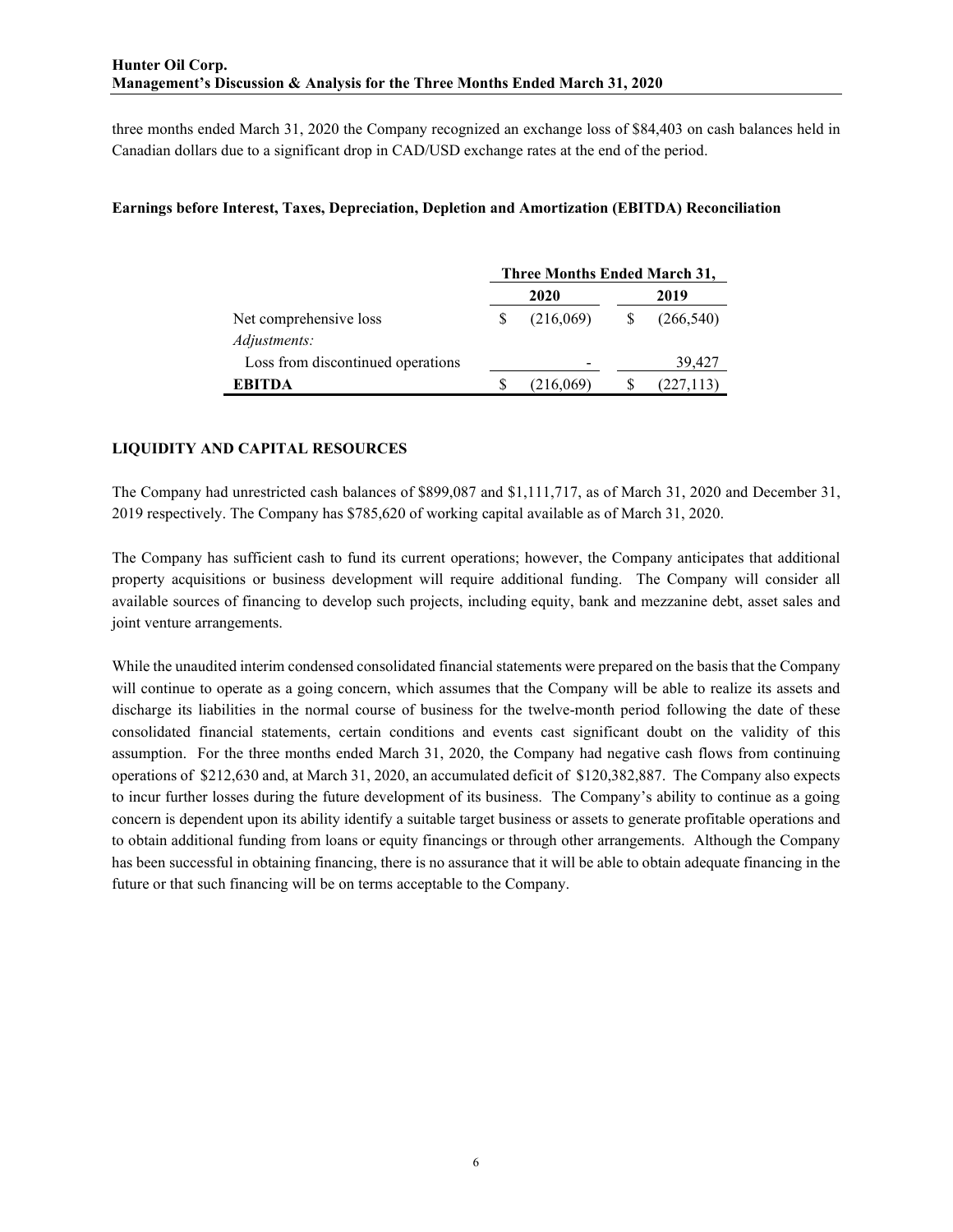# **QUARTERLY RESULTS OF OPERATIONS AND SELECT FINANCIAL DATA**

#### **Summary of Quarterly Information:**

#### **Quarterly Revenue, Loss, and Earing Per Share:**

*(In 000's except for per share amounts)*

|                             | For the three months ended |  |              |  |               |  |              |
|-----------------------------|----------------------------|--|--------------|--|---------------|--|--------------|
|                             | Mar 31, 2020               |  | Dec 31, 2019 |  | Sept 30, 2019 |  | Jun 30, 2019 |
| Revenues                    | $\blacksquare$             |  | $\sim$       |  | $\sim$        |  |              |
| Revenues - discontinued ops | $\blacksquare$             |  | ۰.           |  | $\sim$        |  |              |
| Net comprehensive loss      | (216)                      |  | (142)        |  | (139)         |  | (66)         |
| Per share- basic            | (0.02)                     |  | (.01)        |  | 0.01)         |  | (.01)        |
| Per share $-$ diluted       | .02)                       |  | .01)         |  | .01           |  | (.01)        |

|                             |              |     | For the three months ended |               |              |
|-----------------------------|--------------|-----|----------------------------|---------------|--------------|
|                             | Mar 31, 2019 |     | Dec 31, 2018               | Sept 30, 2018 | Jun 30, 2018 |
| Revenues                    |              | - 8 | $\sim 100$                 | $\sim 100$    |              |
| Revenues – discontinued ops |              | - 8 | $\sim$ 10 $\pm$            | 383           | 509          |
| Net comprehensive loss      | .267)        |     | (589)                      | (2,666)       | (1,753)      |
| Per share- basic            | (0.02)       |     | (.04)                      | (20)          | (.13)        |
| Per share - diluted         | .02)         |     | .04)                       | .20)          | (.13)        |

# **DISCLOSURE OF CONTROLS, PROCEDURES AND INTERNAL CONTROLS OVER FINANCIAL REPORTING**

As a TSX Venture Exchange issuer, the Company's officers are not required to certify the design and evaluation of operating effectiveness of the Company's disclosure controls and procedures ("DC&P") or its internal controls over financial reporting ("ICFR"). The Company maintains DC&P designed controls to ensure that information required to be disclosed in reports filed or submitted is accumulated and communicated to management, including the Chief Executive Officer and the Chief Financial Officer, as appropriate, to allow timely decisions regarding required disclosure. In addition, the Chief Executive Officer and the Chief Financial Officer have designed controls over financial reporting to provide reasonable assurance regarding the reliability of financial reporting and the preparation of consolidated financial statements for external purposes in accordance with generally accepted accounting principles. Due to its size, the small number of employees, the scope of its current operations and its limited liquidity and capital resources, there are inherent limitations on the Company's ability to design and implement on a costeffective basis the DC&P and ICFR procedures, the effect of which may result in additional risks related to the quality, reliability, transparency and timeliness of its interim filings and other reports. There have been no changes in ICFR during the three months ended March 31, 2020.

# **OFF-BALANCE SHEET ARRANGEMENTS**

The Company does not have any special purpose entities nor is it party to any arrangements that would be excluded from the consolidated balance sheet.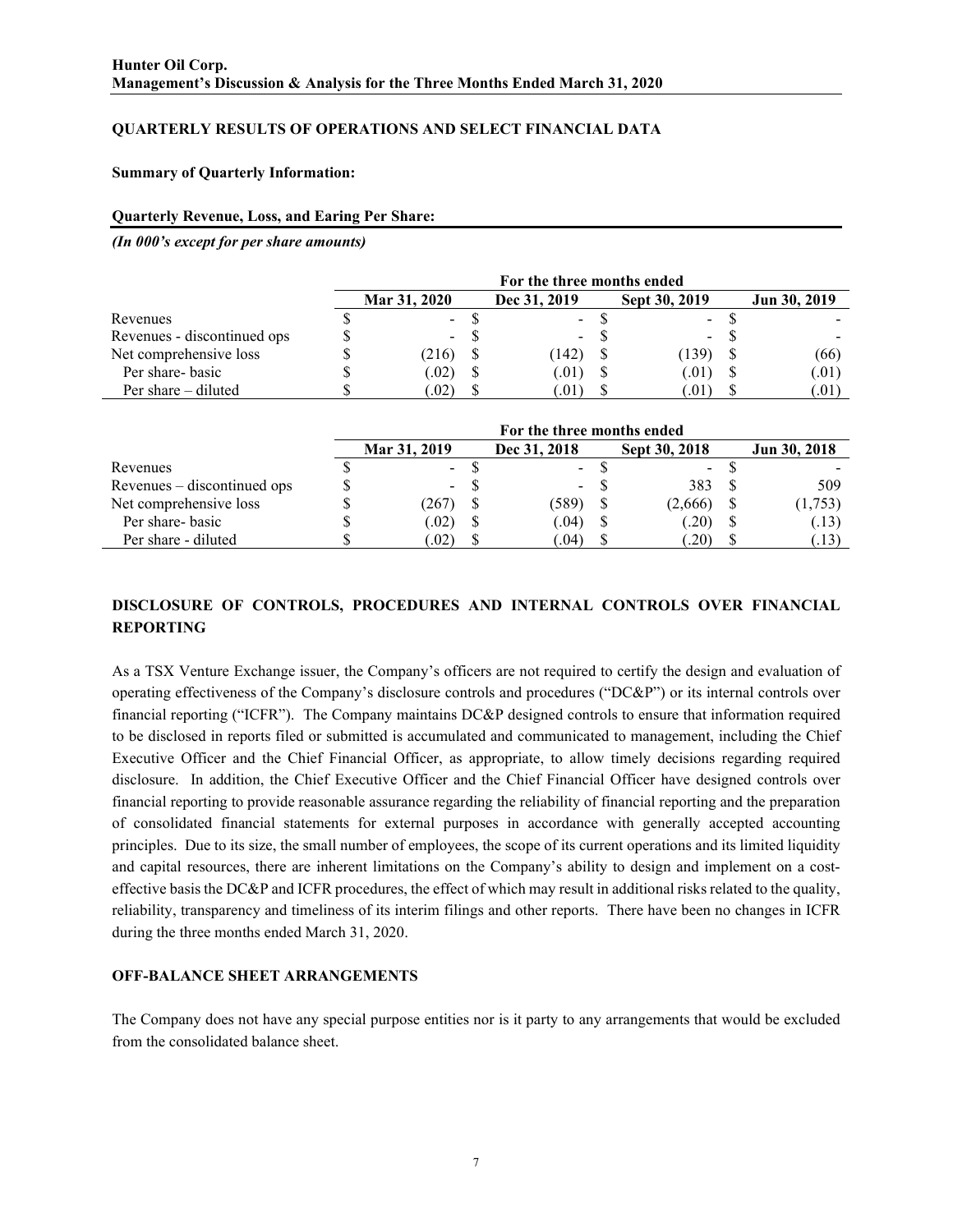### **RELATED PARTY TRANSACTIONS**

During the three months ended March 31, 2020, the Company incurred expenses from transactions with two related parties identified below.

The Company is party to a management services agreement with a company controlled by the Company's Executive Chairman. Pursuant to this management services agreement, the Company incurred \$60,000 in management fees, office rent and office expenses during the three months ended March 31, 2020 and 2019, respectively. The Company currently operates under a monthly agreement for \$20,000 per month.

The Company incurred management consulting fees paid \$20,174 to a company controlled by the CFO during the three months ended March 31, 2020 (2019 - \$23,745).

#### **CRITICAL ACCOUNTING ESTIMATES**

Estimates and underlying assumptions are reviewed on an ongoing basis and involve significant estimation uncertainty which have a significant risk of causing adjustments to the carrying amounts of assets and liabilities. Revisions to accounting estimates are recognized in the period in which the estimates are reviewed and for any future periods affected. Significant judgments, estimates and assumptions made by management in the consolidated financial statements are outlined below:

*Financial instruments:* The estimated fair values of financial assets and liabilities, by their very nature, are subject to measurement uncertainty due to their exposure to credit, liquidity and market risks. The fair value of these derivatives is determined using valuation models which require assumptions concerning the amount and timing of future cash flows and discount rates. Management's assumptions rely on external observable market data, including quoted commodity prices and volatility. The resulting fair value estimates may not be indicative of the amounts realized or settled in current market transactions and, as such, are subject to measurement uncertainty.

*Impairment of assets:* The Company evaluates its assets for possible impairment at the CGU level. The determination of CGUs requires judgement in defining the smallest grouping of integrated assets that generate identifiable cash inflows that are largely independent of the cash inflows of other assets or groups of assets. The allocation of assets into CGUs has been determined based on similar geological structure, shared infrastructure, geographical proximity, commodity type, the existence of active markets, similar exposure to market risks, and the way in which management monitors the operations.

The recoverable amounts of CGUs and individual assets have been determined based on the higher of fair value less costs of disposal model and value in-use model. The key assumptions the Company uses in estimating future cash flows for recoverable amounts are: anticipated future commodity prices, expected production volumes, future operating and development costs, estimates of inflation on costs and expenditures, expected income taxes and discount rates. In addition, the Company considers the current environmental, social and governance issues affecting its property interests and operations, including the current legislative and regulatory activity affecting the permitting and approval of its projects and operations. Changes to these assumptions will affect the estimated recoverable amounts attributed to a CGU or individual assets and may then require a material adjustment to their related carrying value.

The decision to transfer exploration and evaluation assets to property and equipment is based on management's determination of a property's technical feasibility and commercial viability based on proved and probable reserves as well as related future cash flows.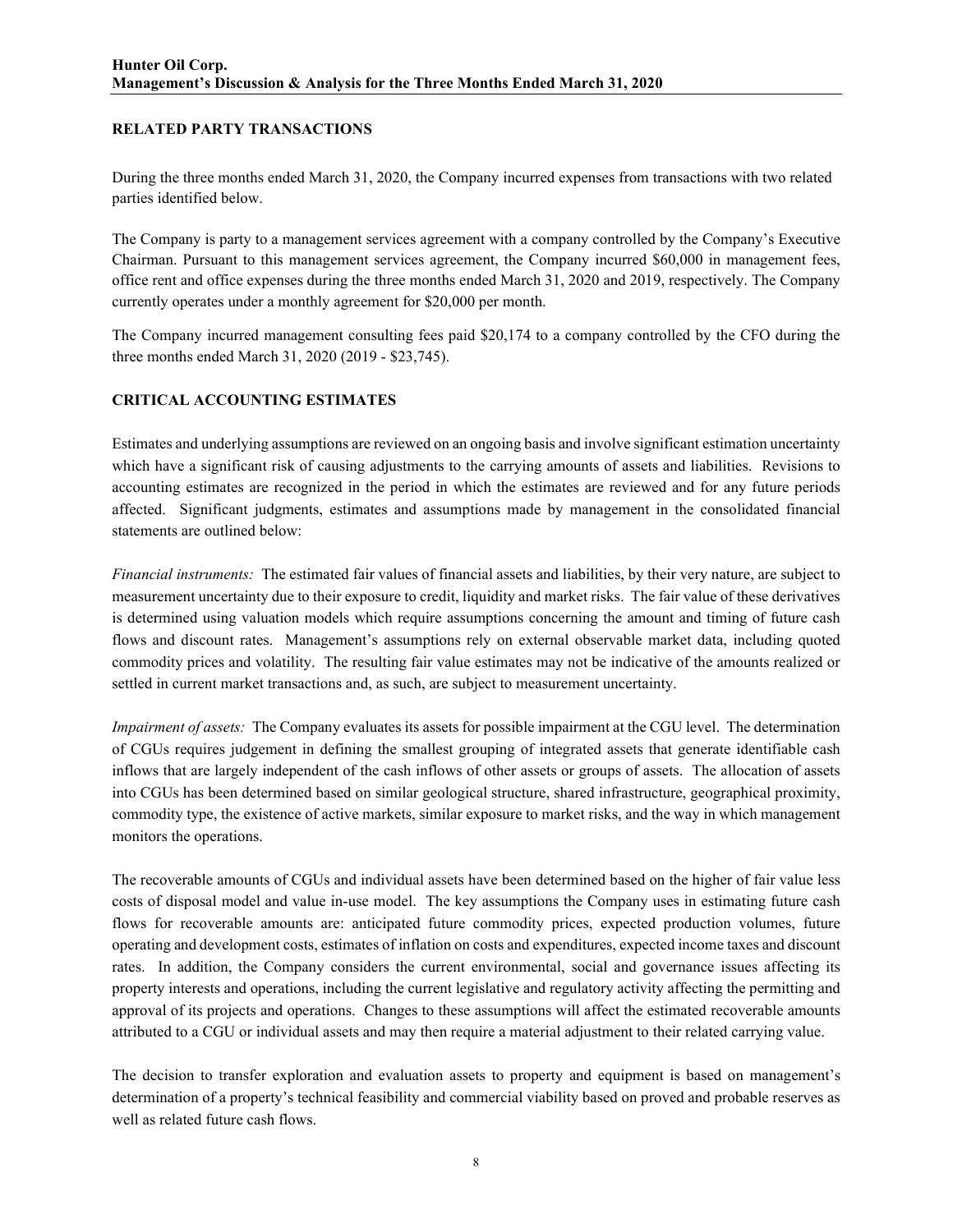Judgements are required to assess when impairment indicators exist and impairment testing is required. In determining the recoverable amount of assets, in the absence of quoted market prices, impairment tests are based on estimates of reserves, production rates, future oil and natural gas prices, future costs, discount rates, market value of land and other relevant assumptions.

The application of the Company's accounting policy for exploration and evaluation assets requires management to make certain judgements as to future events and circumstances as to whether economic quantities of reserves will be found to assess if technical feasibility and commercial viability has been achieved.

Judgements are made by management to determine the likelihood of whether deferred income tax assets at the end of the reporting period will be realized from future taxable earnings.

*Accrued Liabilities:* The Company estimates and recognizes liabilities for future retirement obligations and restoration of oil and gas development wells. These provisions are based on estimated costs, which take into account the anticipated method and extent of restoration. Actual costs are uncertain, and estimates can vary as a result of changes to relevant laws and regulations, the emergence of new restoration techniques, operating experience and prices. The expected timing of future retirement may change due to these factors.

#### **NEW ACCOUNTING STANDARDS**

There are no new accounting standards effective for the period ended March 31, 2020 that have a material impact on the Company.

# **FUTURE ACCOUNTING PRONOUNCEMENTS**

There are no other IFRS or IFRIC interpretations that are not yet effective that would be expected to have a material impact on the Company. **NTD**

# **POTENTIAL RISKS AND UNCERTAINTIES**

The resource industry is highly competitive and, in addition, exposes the Company to a number of risks. Resource exploration and development involves a high degree of risk, which even a combination of experience, knowledge and careful evaluation may not be able to overcome. It is also highly capital intensive and the ability to complete a development project may be dependent on the Company's ability to raise additional capital. In certain cases, this may be achieved only through joint ventures or other relationships, which would reduce the Company's ownership interest in the project. There is no assurance that development operations will prove successful.

#### **Risks Associated with Financial Assets and Liabilities**

The Company is exposed to financial risks arising from its financial assets and liabilities. Financial risks include market risks (such as commodity prices, foreign exchange and interest rates), credit risk and liquidity risk. The future cash flows of financial assets or liabilities may fluctuate due to movements in market prices and the exposure to credit and liquidity risks. Disclosures relating to exposure risk are provided in detail below.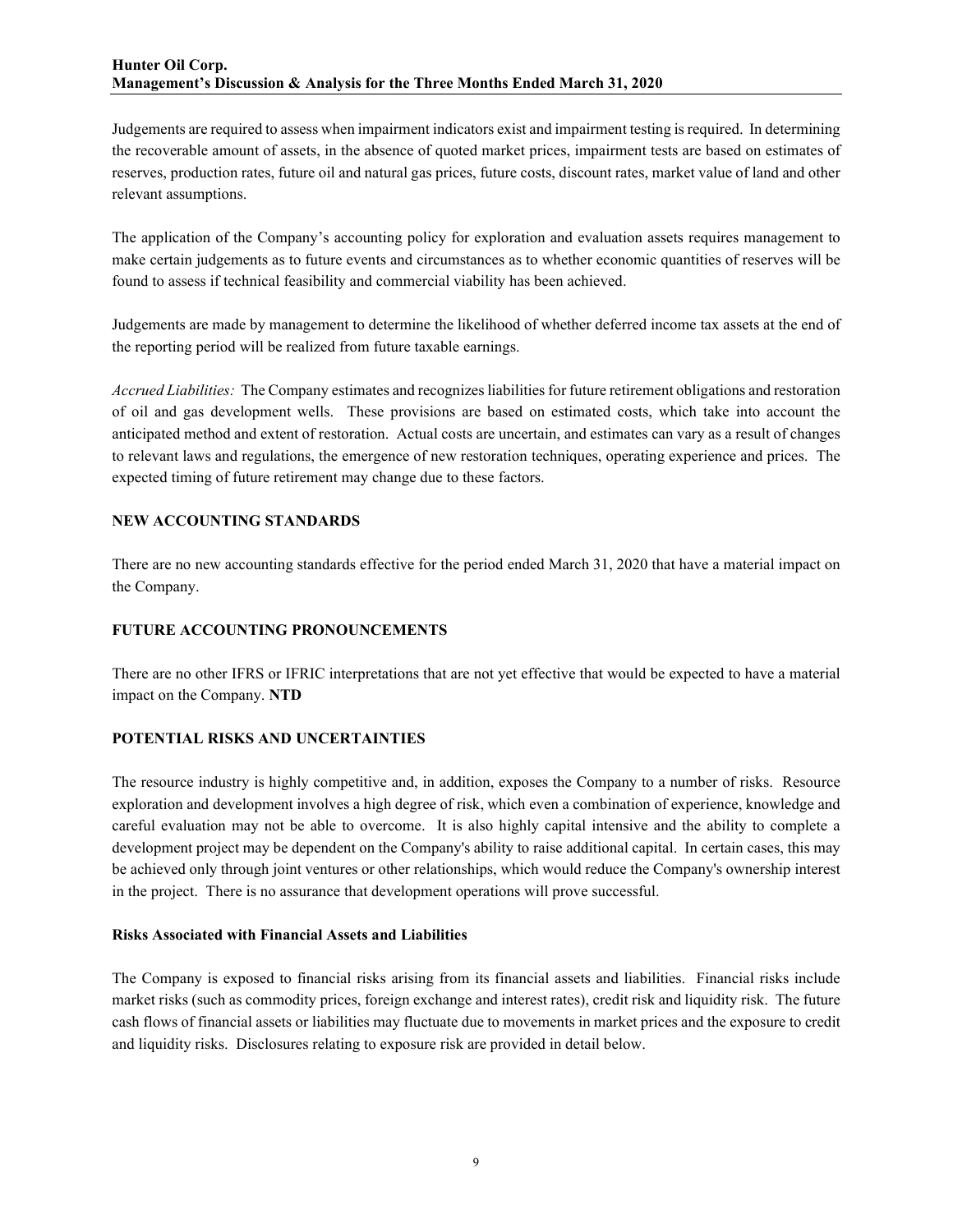### **Credit Risk**

Credit risk is the risk of an unexpected loss if a customer or counterparty to a financial instrument fails to meet its contractual obligations. The Company's financial instruments exposed to concentrations of credit risk are primarily cash and cash equivalents, including restricted cash and accounts receivable.

The Company's receivables mainly consist of amounts due from the Government of Canada in relation to Goods and Services tax refunds.

### **Liquidity Risk**

Although the Company has no current operations nor operating remaining assets, other than cash, the Board of Directors is actively seeking a transaction(s) whereby it will continue as a going concern. The proposed business of the Company involves a high degree of risk and there is no assurance that the Company will identify an appropriate business for acquisition or investment, and even if so identified, it may not be able to finance such an acquisition or investment within the requisite period. Additional funds will be required to enable the Company to pursue such an initiative and the Company may be unable to obtain such financing on terms which are satisfactory to it. Furthermore, there is no assurance that the business will be profitable. These factors indicate the existence of a material uncertainty that may cast doubt about the Company's ability to continue as a going concern. The consolidated financial statements do not reflect the adjustments to the carrying values of assets and liabilities and the reported expenses and balance sheet classifications that would be necessary were the going concern assumption deemed to be inappropriate. These adjustments could be material.

#### **Foreign Exchange Risk**

Substantially all of the Company's expenditures are either denominated in or made with US dollars. The Company has exposure to foreign exchange risk in relation to cash assets denominated in Canadian dollars. The Company has chosen not to enter into any foreign exchange contracts.

#### **Additional Financing**

To the extent that external sources of capital, including the issuance of additional common shares, become limited or unavailable, the Company's ability to make necessary capital investments to maintain or expand its oil and gas exploration and development activities will be impaired.

#### **Commodity Price Risk**

The Company is exposed to fluctuations in the world commodity prices for its products with a corresponding impact to cash flow. Reduced cash flow may result in lower levels of capital being available for field activity, thus compromising the Company's capacity to grow production while at the same time replacing continuous production declines from existing properties. When the Company forecasts increased debt levels due to capital expenditures exceeding cash flow, it may enter into oil and natural gas hedging contracts in order to provide stability of future cash flow. The Company engages in derivative financial instruments solely to manage its commodity price risk exposure relative to its actual commodity production and not for speculative purposes. The Company had no derivative contracts in place at March 31, 2020.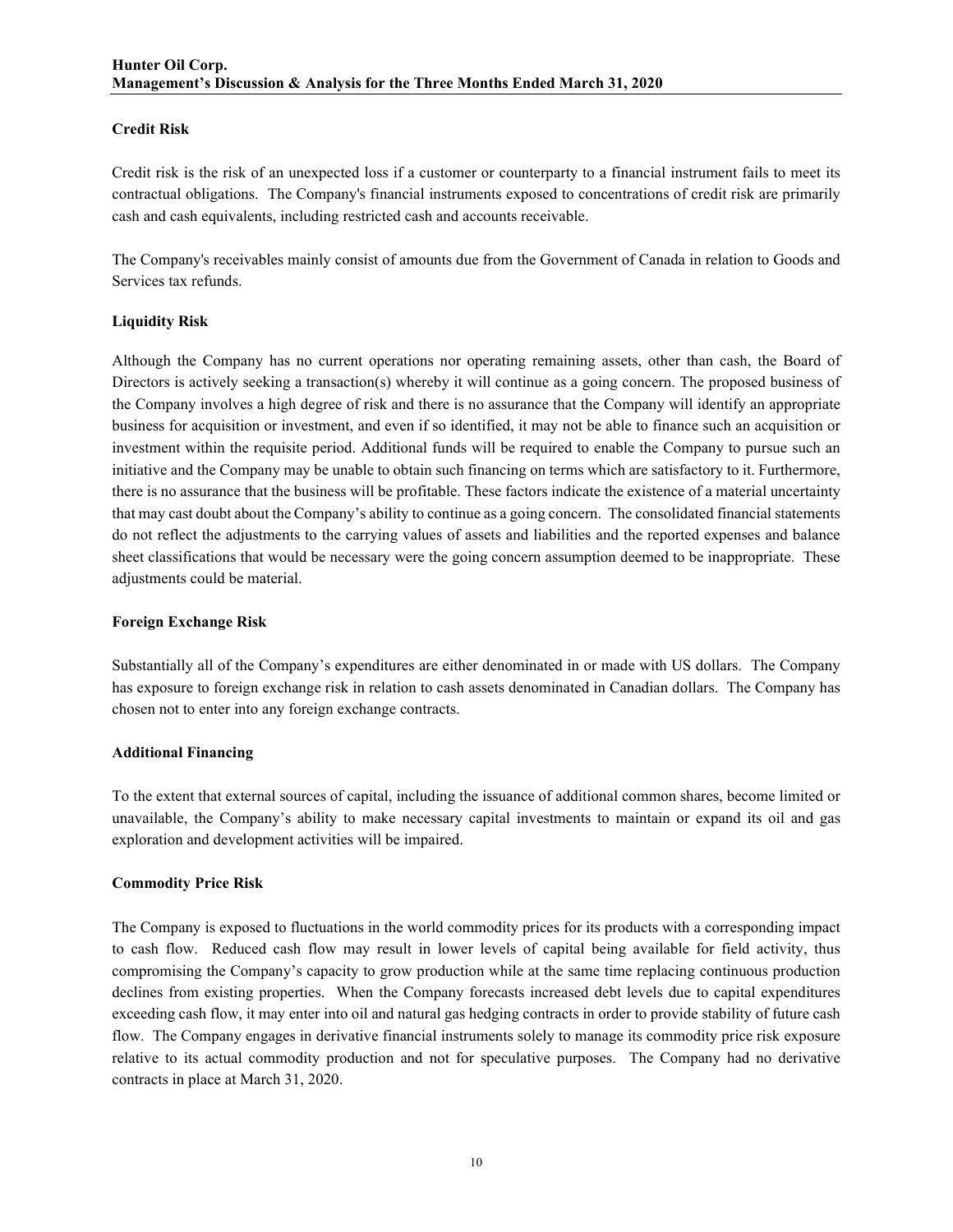#### **Dependence on Key Personnel**

The Company has a small management team and the loss of a key individual or the inability to attract suitably qualified personnel in the future could materially and adversely affect the Company's business.

#### **Environmental Regulation**

The oil and gas industry is subject to environmental regulation. A breach of such legislation may result in the imposition of fines or issuance of clean up orders in respect of the Company or its properties. Such legislation may be changed to impose higher standards and potentially costlier obligations. The Company endeavors to operate in such a manner to ensure it conforms to the standards and government regulations required for each jurisdiction in which it operates.

### **Foreign Investments**

The Company expects that its oil and gas exploration activities will take place principally outside of Canada for the foreseeable future. As such, the Company's operations are subject to a number of risks over which it has no control. These risks may include risks related to economic, social or political instability or change, terrorism, hyperinflation, currency non-convertibility or instability, changes of laws affecting foreign ownership, government participation, taxation, working conditions, rates of exchange, exchange control, exploration licensing, petroleum and export licensing and export duties as well as government control over domestic oil and gas pricing. The Company endeavors to operate in such a manner in order to minimize and mitigate its exposure to these risks. However, there can be no assurance that the Company will be successful in protecting itself from the impact of all of these risks. **General Economic Conditions** 

There has been a high level of volatility in the world financial markets over the past few years. This volatility has caused investors to become less willing to provide debt or equity financing to most companies and in particular to junior resource companies. This will potentially make completing financings for the Company difficult in the foreseeable future.

#### **Market Risks**

The Company is subject to normal market risks including fluctuations in foreign exchange rates and interest rates. While the Company manages its operations in order to minimize exposure to these risks, the Company has not entered into any derivatives or contracts to hedge or otherwise mitigate this exposure.

#### **Government Regulations**

The Company's oil and gas concessions may be subject to various federal and local governmental regulations. Matters subject to regulation include discharge permits for drilling operations, drilling and abandonment bonds, reports concerning operations, the spacing of wells, and pooling of properties and taxation. From time to time, regulatory agencies have imposed price controls and limitations on production by restricting the rate of flow of oil and gas wells below actual production capacity in order to conserve supplies of oil and gas. The production, handling, storage, transportation and disposal of oil and gas, by-products thereof and other substances and materials produced or used in connection with oil and gas operations are also subject to regulation under federal and local laws and regulations relating primarily to the protection of human health and the environment. The Company incurs expenditures related to complying with these laws and for remediation of existing environmental contamination. The requirements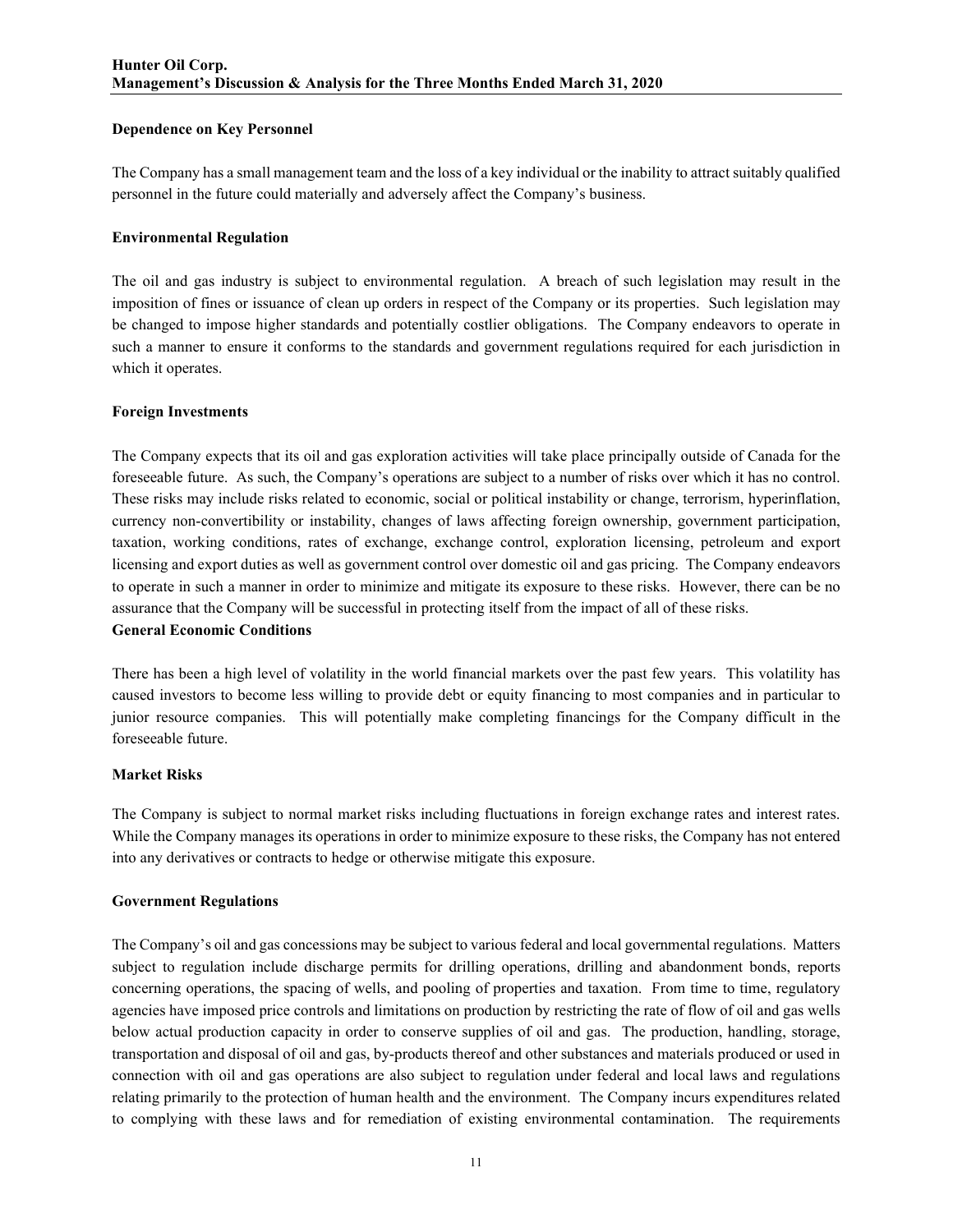imposed by such laws and regulations are frequently changed and subject to interpretation, and the Company is unable to predict the ultimate cost of compliance with these requirements or their effect on its operations.

#### **OTHER MD&A INFORMATION NOT DISCLOSED ELSEWHERE**

### **Disclosure of Share Capital**

Authorized capital:

 25 million preference shares of no par value; Unlimited common shares of no par value.

Issued and outstanding at June 1, 2020:

13,260,871 common shares.

As at June 1, 2020 the Company has no stock options outstanding.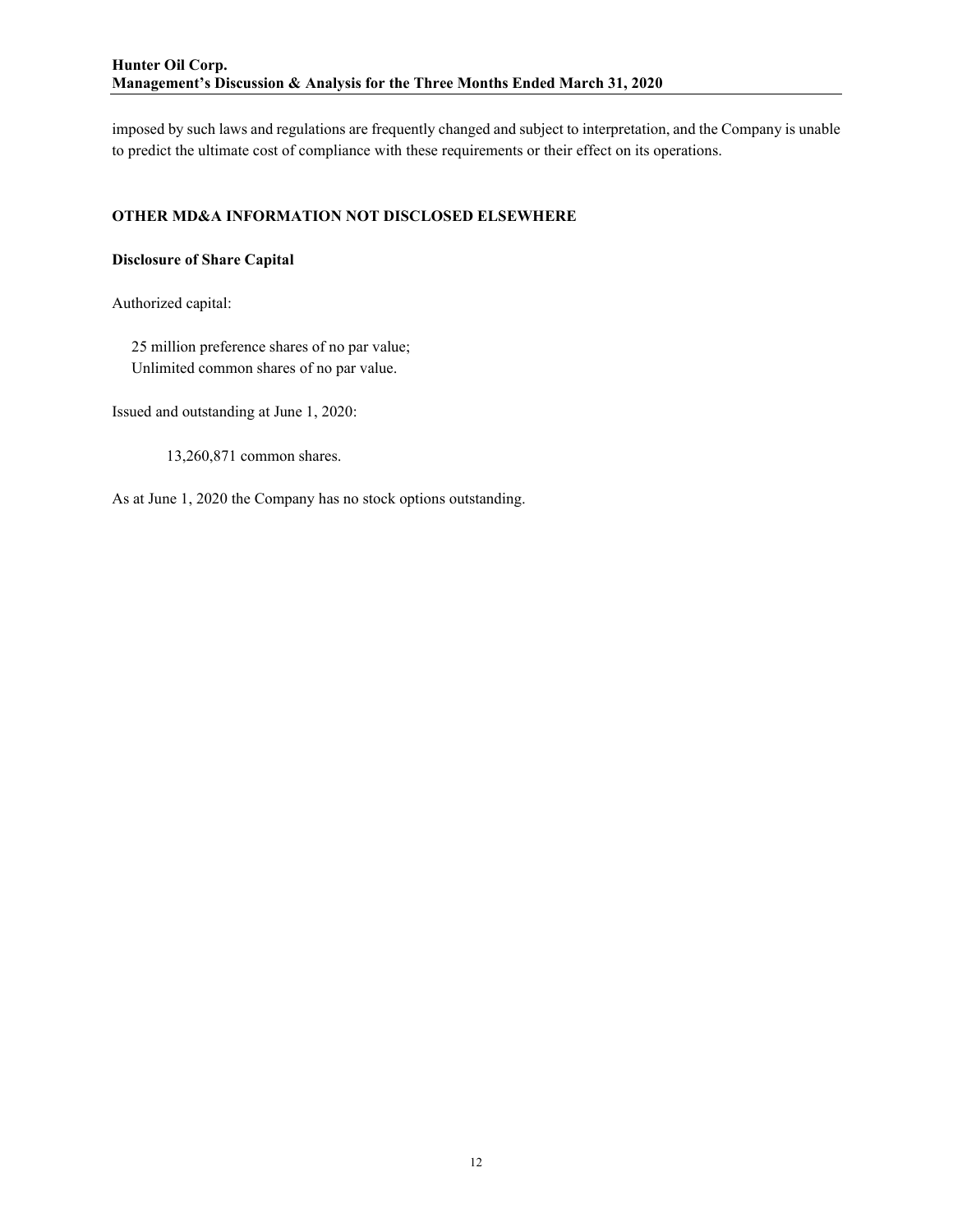#### **Forward-Looking Statements**

Certain statements contained in this Management's Discussion and Analysis and in certain documents incorporated by reference into this Management's Discussion and Analysis contain estimates and assumptions which management are required to make regarding future events and may constitute forward-looking statements within the meaning of applicable securities laws. Management's assessment of future operations, drilling and development plans and timing thereof, other capital expenditures and timing thereof, methods of financing capital expenditures and the ability to fund financial liabilities, expected commodity prices and the impact on the Company and the impact of the adoption of future changes in accounting standards may constitute forward-looking statements under applicable securities laws and necessarily involve risks including, without limitation, risks associated with oil and gas exploration, development, exploitation, the flexibility of capital funding plans and the source of funding therefore; production, marketing and transportation, loss of markets, volatility of commodity prices, the effect of the Company's risk management program, including the impact of derivative financial instruments; currency fluctuations, imprecision of reserve estimates, environmental risks, competition from other producers, inability to retain drilling rigs and other services, incorrect assessment of the value of acquisitions, failure to realize the anticipated benefits of acquisitions, the inability to fully realize the benefits of the acquisitions, delays resulting from or inability to obtain required regulatory approvals and ability to access sufficient capital from internal and external sources.

All statements other than statements of historical fact may be forward-looking statements. Forward-looking statements are often, but not always, identified by the use of words such as "seek", "anticipate", "plan", "continue", "estimate", "expect", "may", "will", "project", "predict", "potential", "targeting", "intend", "could", "might", "should", "believe" and similar other expressions. These statements involve known and unknown risks, uncertainties and other factors that may cause actual results or events to differ materially from those anticipated in such forwardlooking statements. The Company believes that the expectations reflected in these forward-looking statements are reasonable but no assurance can be given that these expectations will prove to be correct and such forward-looking statements included in, or incorporated by reference into, this MD&A should not be unduly relied upon. These statements speak only as of the date of this MD&A as the case may be. The Company does not intend, and does not assume an obligation, to update these forward-looking statements, except as required by securities law.

In particular, this MD&A and the documents incorporated by reference include, but are not limited to, forward-looking statements pertaining to the following:

- the quantity of reserves and contingent resources;
- crude oil operations and production levels;
- capital expenditure programs, including drilling programs, asset retirement and abandonment activities and pipeline construction projects, and the timing and method of financing thereof;
- projections of market prices and costs;
- supply, demand and pricing for crude oil;
- expectations regarding the Company's ability to raise capital and to continually add to reserves through acquisitions and development
- drilling inventory, drilling plans and timing of drilling, re-completion and tie-in of wells;
- plans for production facilities construction and completion and the timing and method of funding thereof;
- productive capacity of wells, anticipated or expected production rates and anticipated dates of commencement of production;
- drilling, completion and facilities costs;
- results of various projects of the Company;
- timing of receipt of regulatory approvals;
- timing and effect of production increases and the related effect and timing on operating costs per BOE;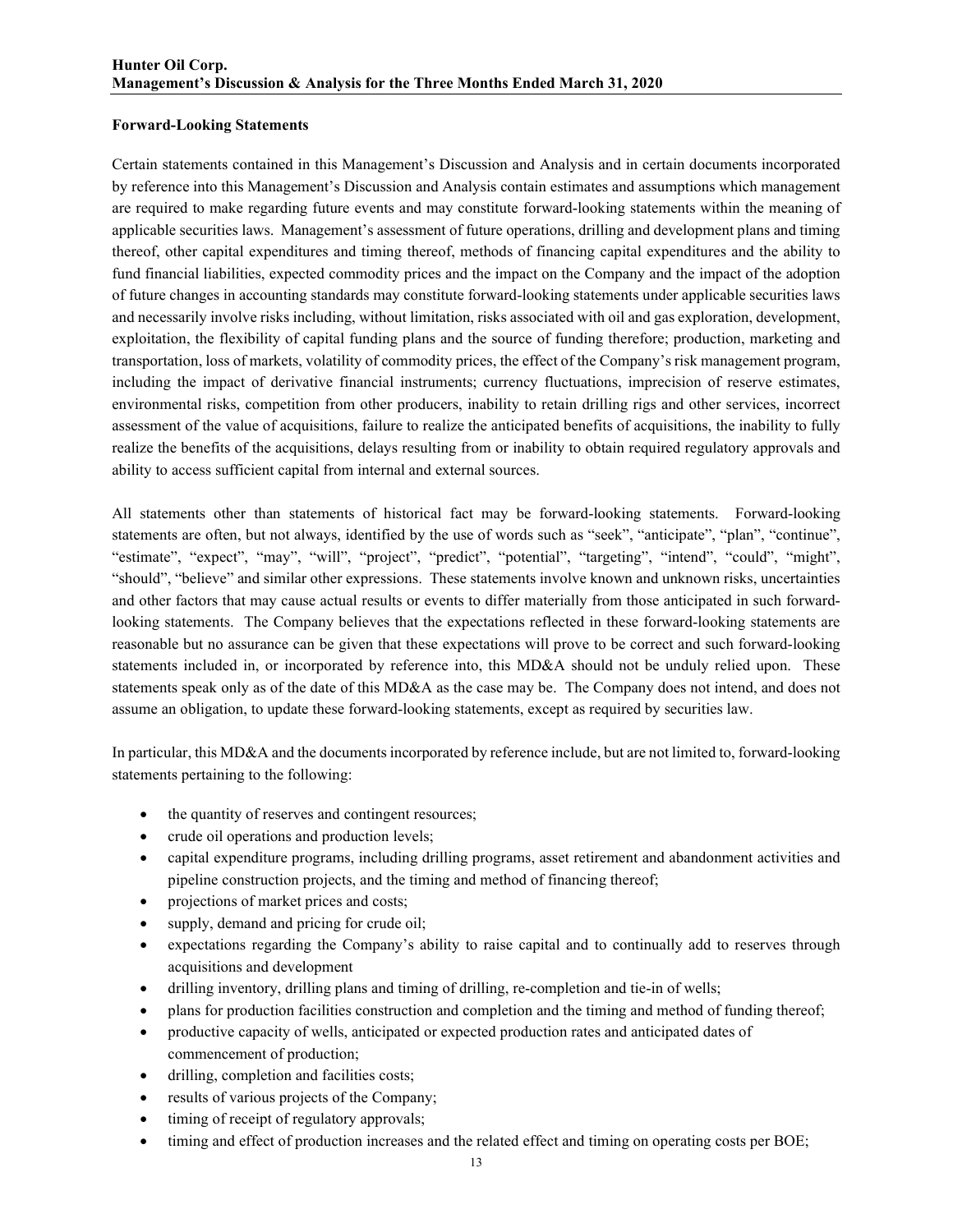- ability to lower cost structure in certain projects of the Company;
- growth expectations within the Company;
- timing of development of undeveloped reserves;
- the tax horizon and tax related implications of the Company;
- supply and demand for oil;
- the performance and characteristics of the Company's oil and natural gas properties;
- the Company's acquisition strategy, the criteria to be considered in connection therewith and the benefits to be derived therefrom;
- the impact of federal and state governmental regulation on the Company, either directly or relative to other oil and gas issuers of similar size;
- realization of the anticipated benefits of acquisitions and dispositions;
- weighting of production between different commodities;
- expected levels of royalty rates, production and workover costs, office field expenses, general and administrative costs, costs of services and other costs and expenses
- benefits or costs related to settlement of financial instruments; and
- treatment under government regulation and taxation, including hydrocarbon taxation regimes

This forward-looking information is based on a number of assumptions and factors, including, but not limited to, the following:

- assumptions set out herein and in the Company's most recently filed Form 51-101F1 oil and gas report;
- stability in the credit markets and continued willingness of lenders to lend capital to issuers such as the Company;
- continuing availability of funds for capital expenditures through internally generated cash and/or equity raises and debt raises;
- stability of political and fiscal regimes in the countries in which the Company operates;
- ability of the Company to hold mineral leases and projects in which it has interests and to find suitable industry partners to assume or share capital expenditure requirements necessary to keep various of the Company's projects in good standing, if and as needed;
- stable future costs;
- availability of equipment and personnel when required for operations;
- future strong demand for oil;
- that the Company will not experience unforeseen delays, unexpected geological, environmental or other natural occurrences, equipment failures, permitting delays or delays in procurement of required equipment or personnel;
- that the Company will not experience labor or contract disputes;
- that the Company's financial condition and development plans and those of its co-venturers will not substantially change;
- the assumptions underlying reserve estimates;
- that indications of early results are reasonably accurate predictors of the prospectiveness of the hydrocarbon bearing strata;
- that environmental and other regulations affecting the Company will not substantially change and that required regulatory approvals will be available when required;
- that expected production from future wells can be achieved as modeled and that declines will match the modeling;
- that rates of return as modeled can be achieved;
- that reserve recoveries are consistent with management's expectations;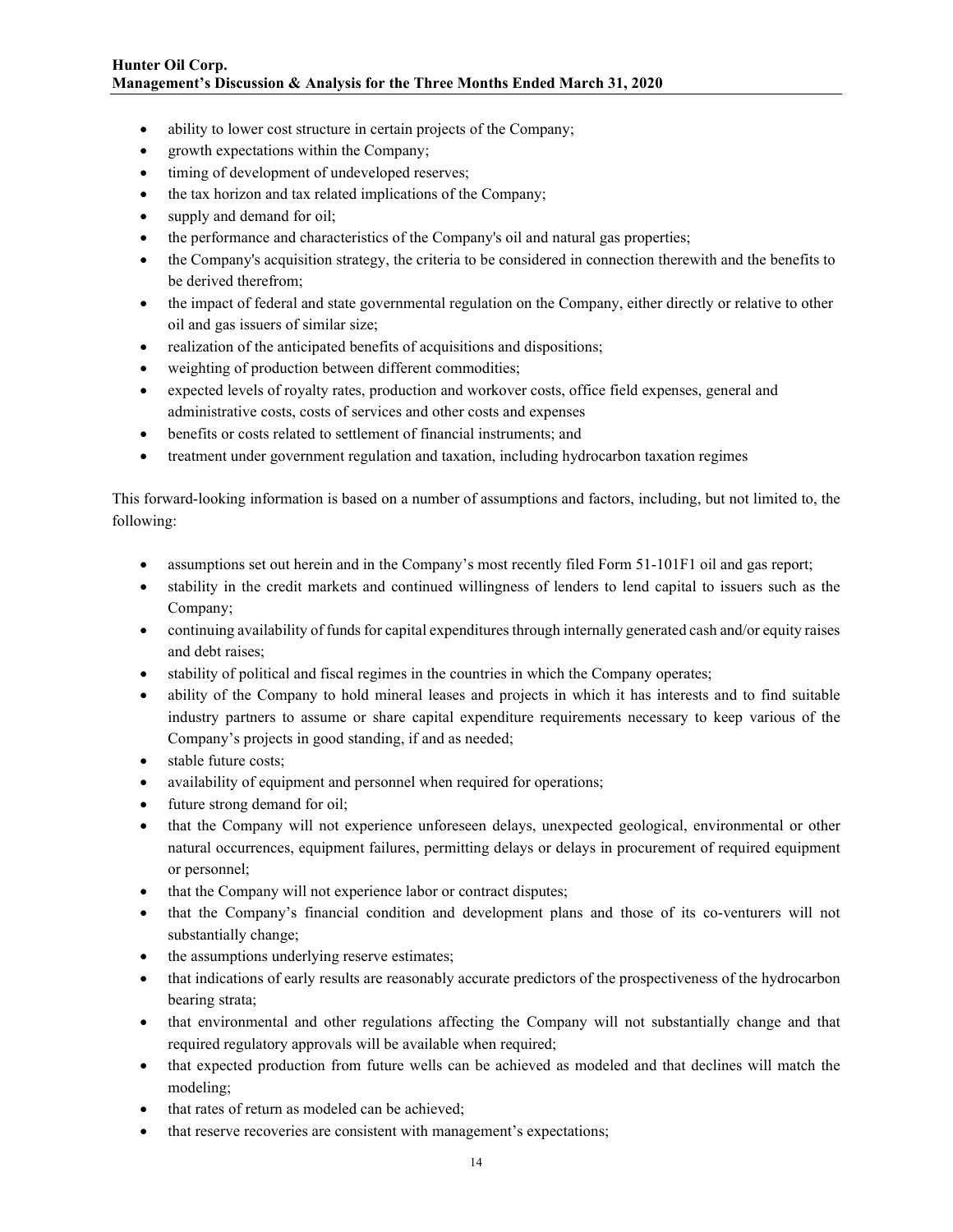- that additional wells are actually drilled and completed;
- expectations and assumptions regarding future growth, results of operations, production, future capital and other expenditures (including the amounts, nature and sources of funding thereof);
- plans for, and results of, drilling activities; and
- assumptions regarding business prospects and opportunities.

Although the Company believes that the expectations reflected in the forward-looking statements are reasonable, there can be no assurance that such expectations will prove to be correct. The Company cannot guarantee future results, levels of activity, performance or achievements. Moreover, neither the Company nor any other person assumes responsibility for the outcome of the forward-looking statements. Many of the risks and other factors are beyond the Company's control, which could cause actual results to differ materially from those anticipated in these forwardlooking statements as a result of risk factors as set forth, but not limited to, those below and elsewhere in this MD&A:

- volatility in market prices for oil;
- liabilities and risks inherent in oil operations;
- uncertainties associated with estimating reserves;
- competition for capital, acquisitions of reserves, undeveloped lands and skilled personnel;
- incorrect assessments of the value of acquisitions;
- incorrect assessments of the recoverability of asset costs and investments;
- geological, technical, drilling and processing problems; and
- governmental, regulatory and taxation regimes.